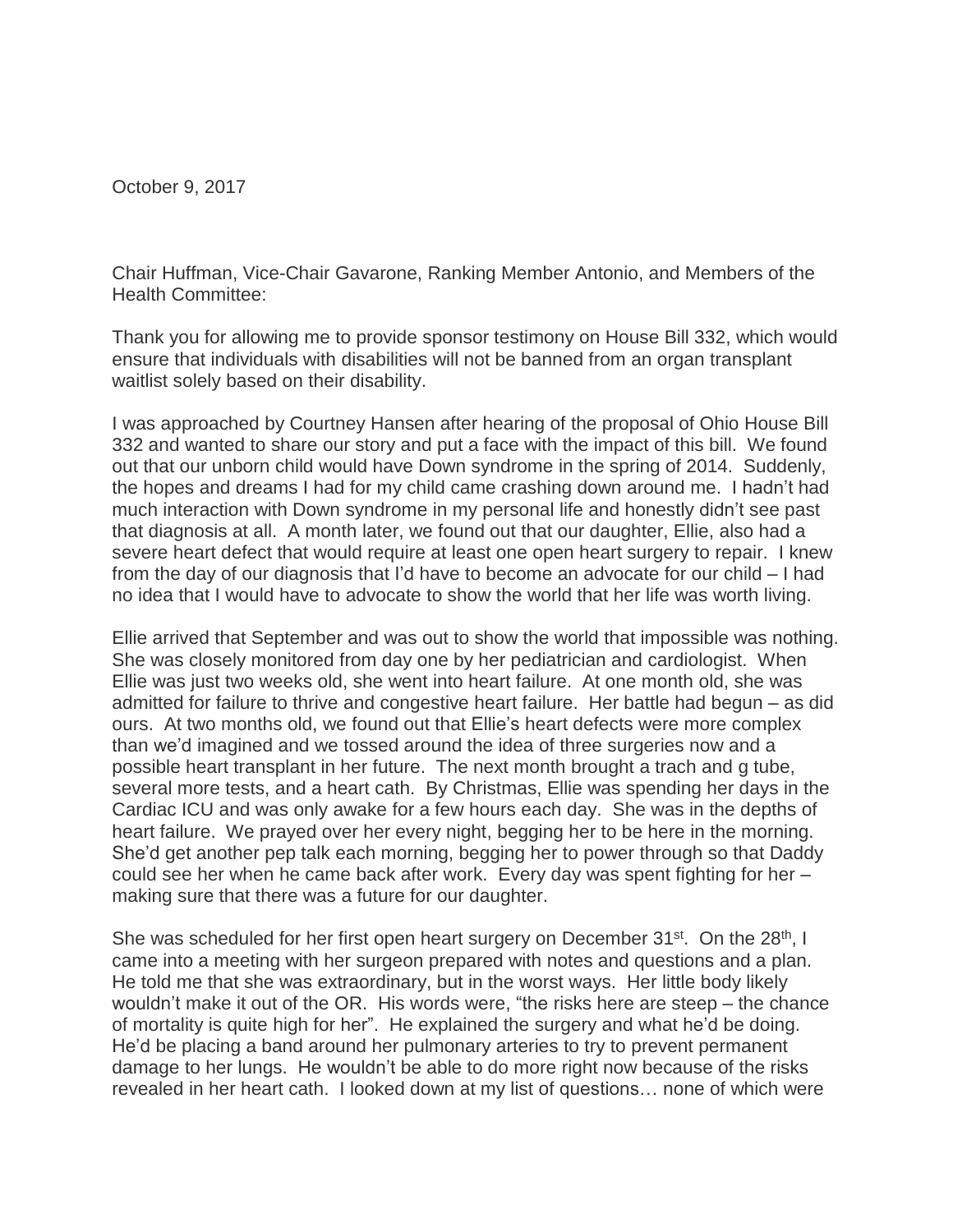relevant anymore. I asked about future surgeries, he said that unless this first surgery was wildly successful, which was doubtful, he wouldn't be able to do step 2 or step 3 in her repair. I said, "Okay, then she can have a transplant."

"No," he said, "she wouldn't be eligible for a transplant, because she has Down syndrome and a host of other complications." She would likely be sent home to live out the remainder of her short life with the broken heart she had.

The depths of my soul pooled out of me and gathered like a puddle on the floor. How could her life not be worth saving? How could her future not be worth exploring every option? What in the world does having Down syndrome have to do with access to a transplant?

To his surprise, Ellie pulled through her first heart surgery like a champ. She was given a few months of extra time. It was now up to us to figure out a way to get Ellie the surgery that she needed to move forward – a surgery with a future and a life. We looked into pediatric cardiothoracic programs across the country. We had others refer us to Boston.

When we were finally discharged after four months inpatient, we went to see our cardiologist right away. She helped us gather our files and test results and she got her foot in the door at Boston Children's Hospital. Ellie would undergo her second open heart surgery just two months later. At the time of her second heart surgery, Ellie was again in the hollows of heart failure – ventilator dependent, fed strictly by her g tube, and spending her days sleeping and sweating. The surgeon went in and used part of her pericardium (the sack around her heart) to build a septum in her heart and construct a mitral and tricuspid valve. He removed her PA band. In six hours, our daughter had a whole heart. She came through her second heart surgery and had pink little lips for the first time in her life. Ellie didn't end up needing a transplant, but congenital heart defects are never gone. They can be repaired, but her heart will never be like mine. There is always a chance that she will need additional surgeries in the future – always a chance that a transplant will again be on the table. While we don't have to think about a transplant today, so many of the other families we met in the hospital are looking at that option. So many of them have been told by multiple hospitals across the country that their child was not eligible for the transplant list because of their disability. If we have to face this again down the road, I'm counting on you to make sure that her disability will not stand in the way of her getting the treatment she deserves.

Ellie just celebrated her third birthday. She is in preschool and loves to dance. She's been in fashion shows and on billboards. She knows over 120 words in sign language and is learning more and more verbal words every day. Her brothers adore her and we cannot imagine our lives without the joy she brings to our days.